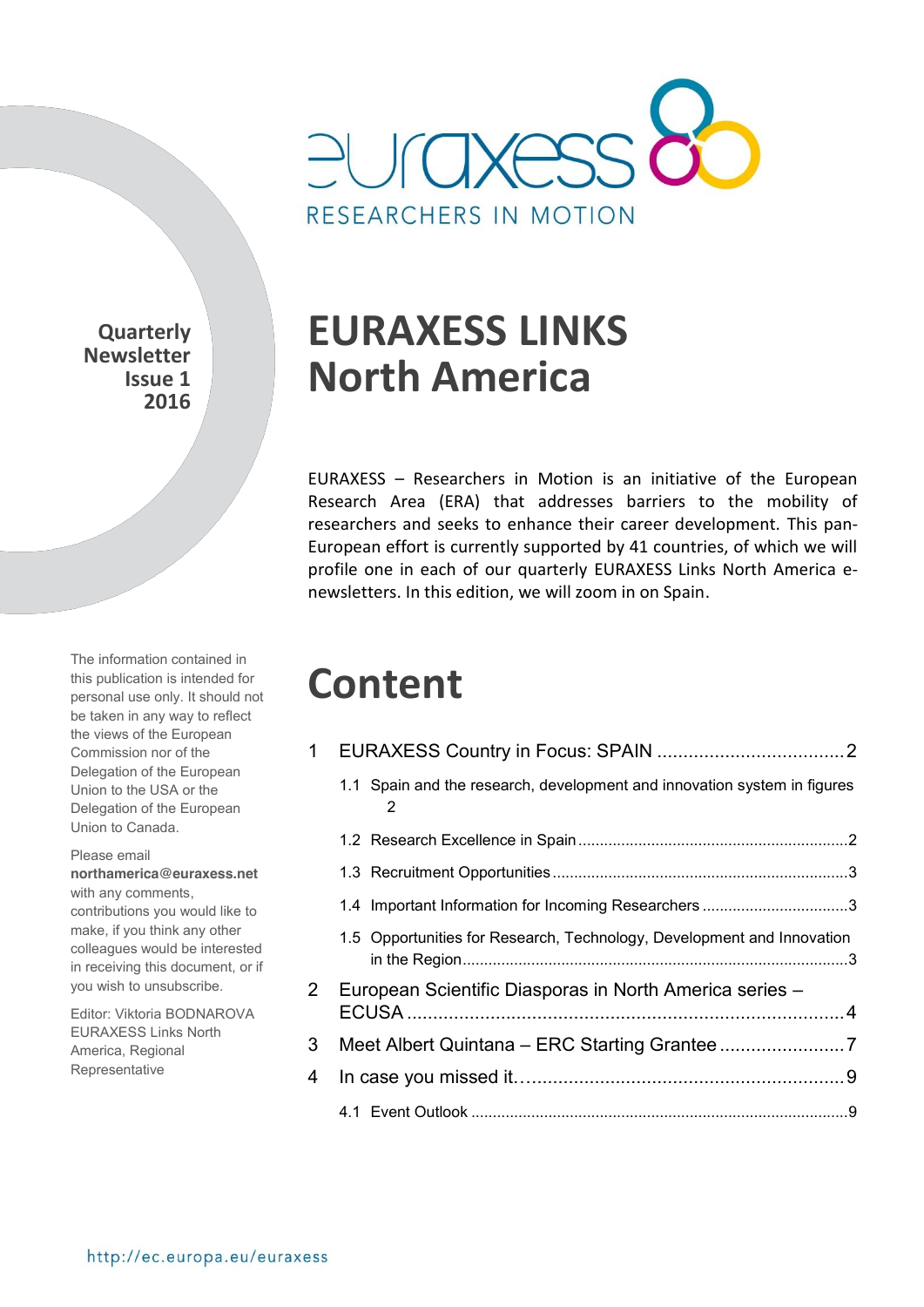# <span id="page-1-0"></span>**1 EURAXESS Country in Focus: SPAIN**

### <span id="page-1-1"></span>1.1 Spain and the research, development and innovation system in figures1

The Spanish System of Science, Technology and Innovation encompasses internationally recognised institutions where scientists and entrepreneurs are able to enjoy a variety of funding opportunities. The "Spanish strategy on science, technology and innovation (2013-2020)<sup>2</sup> promotes the capacities of the system and enables collaboration between all the stakeholders of the system while increasing the social and economic returns from investment in R&D&I.

In 2014, Spanish institutions published 77.013 scientific publications (including articles, conference proceedings and reviews), ranking  $10<sup>th</sup>$  in the world and making 3,19% of the total world production. In terms of excellence (share of highly cited publications (top 10%)), energy and veterinary medicine were the top research areas in Spain. Also, the international collaboration of Spanish institutions keeps growing every year: up to 44,69% of the Spanish documents in 2014 were co-authored with a foreign institution. Finally, the total number of European patents with a Spanish origin in 2014 was 467.

Spain is a very active participant in European research projects. At the moment, around 9% of Horizon 2020 funding is allocated to Spanish institutions. Some of the areas that can be highlighted as especially important for Spanish participation are: **Energy, NMBP (Nanotechnologies, Advanced Materials, Biotechnology and Advanced Manufacturing and Processing) and the SME (small and medium-sized enterprises) instrument.**

### <span id="page-1-2"></span>1.2 Research Excellence in Spain

The "[Severo Ochoa Centres of Excellence](http://www.idi.mineco.gob.es/portal/site/MICINN/menuitem.7eeac5cd345b4f34f09dfd1001432ea0/?vgnextoid=cba733a6368c2310VgnVCM1000001d04140aRCRD&lang_choosen=en)" programme for independent research centres and the "Maria de Maeztu Units of Excellence" programme for smaller unit recognises institutions from all areas of knowledge that perform cutting-edge research at world standards. The awarded centres and units show outstanding international scientific leadership and are open to international collaborations. The evaluation committees involved in the selection process are all foreign highly respected researchers, including Nobel laureates. Spain counts with a number of so-called "[Unique Scientific and technological](http://www.idi.mineco.gob.es/stfls/MICINN/Innovacion/FICHEROS/Mapa_ICTS_web_ingles.pdf)  [infrastructures](http://www.idi.mineco.gob.es/stfls/MICINN/Innovacion/FICHEROS/Mapa_ICTS_web_ingles.pdf) (ICTS)" composed by facilities of different scientific areas ranging from the life sciences to astrophysics or engineering, distributed throughout the Spanish territory and areas and devoted to cutting edge and the highest quality research and technological development.

**Spain** is a Member State of the European Union since 1986 and it has a population of 46.455.123 people. It´s Gross Domestic Product was 1.041.160 million € in 2014. Life expectancy in Spain keeps growing every year, reaching 82,8 years in 2014. Spain welcomes every year a huge number of tourists, reaching 64.938.945 visits in 2014.



-

<sup>&</sup>lt;sup>1</sup> Source: INE[\(www.ine.es\)](http://www.ine.es/) and ICONO [\(www.icono.fecyt.es\)](http://www.icono.fecyt.es/)

[http://www.idi.mineco.gob.es/stfls/MICINN/Investigacion/FICHEROS/Spanis](http://www.idi.mineco.gob.es/stfls/MICINN/Investigacion/FICHEROS/Spanish_Strategy_Science_Technology.pdf) h Strategy Science Technology.pdf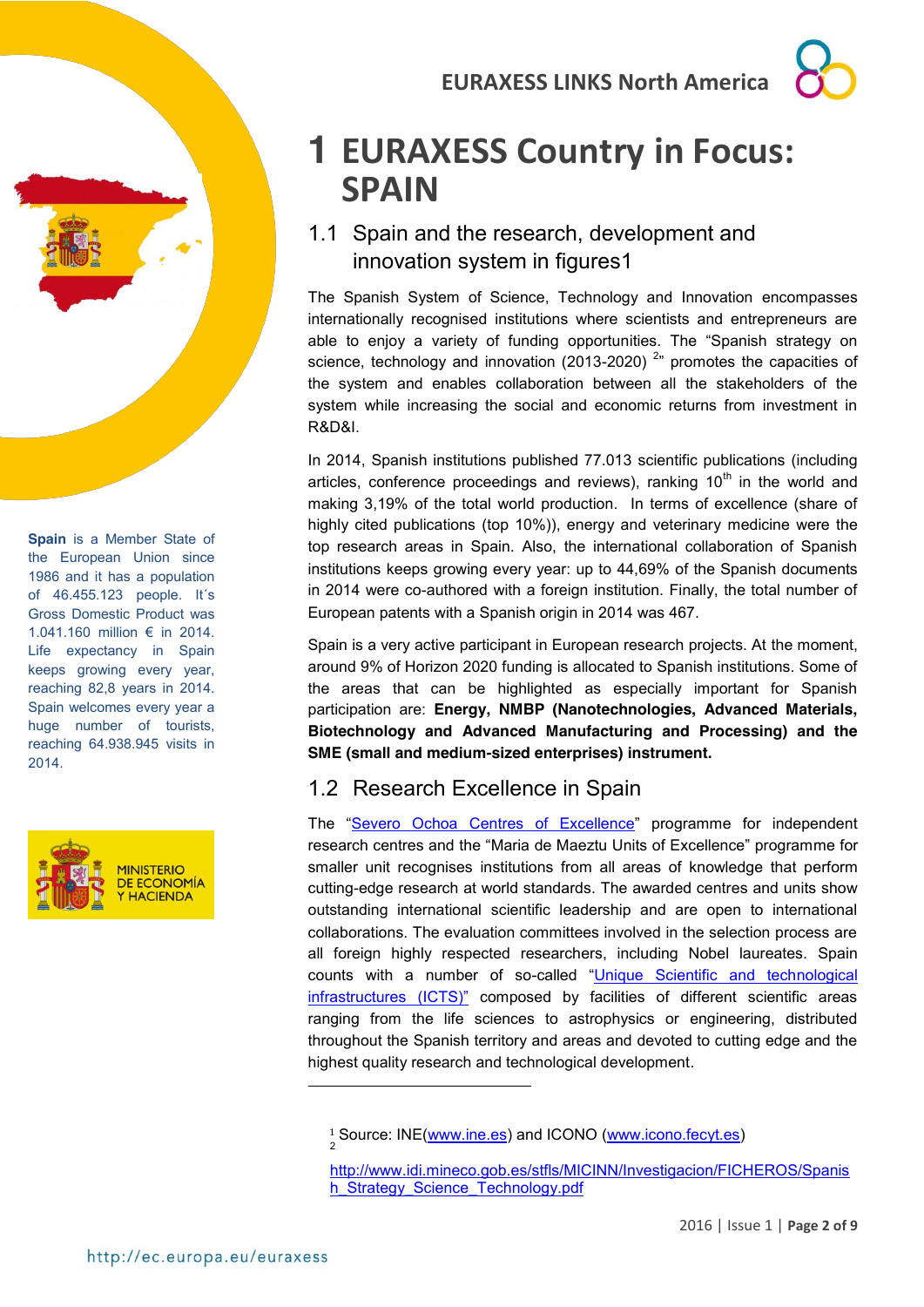



.

.

**The Centre for the Development of Industrial Technology - CDTI** - Spain's National Innovation Agency, is a public entity currently under the Secretariat of State for Research, Development and Innovation, Ministry of Economy and Competitiveness,

Government of Spain. **CDTI** is charged to promote business RDI, raise Spanish companies' technological level by funding their R&D projects, both at national and international level. CDTI is the public agency in Spain financing industry-driven R&D projects (industrial research, experimental development) developed by Spanish companies, and promoting Spanish technologies in foreign markets via innovation and technology adaptation projects.

## <span id="page-2-0"></span>1.3 Recruitment Opportunities

Spain hosts more than 300 European Research Council (ERC) grants in more than 50 host institutions and is also very attractive for the Marie Sklodowska-Curie Actions (MSCA) fellows. At present, through 2014 and 2015 MSCA calls, more than 220 experienced researchers are carrying out their research in Spanish Institutions, which ranks Spain among the 4 top EU countries.

Information on this (meaning the ERC and MSCA in Spain explained in the text above) and on other national and regional funding opportunities can be found [HERE.](http://bit.ly/FundingSPAIN)

### <span id="page-2-1"></span>1.4 Important Information for Incoming Researchers

Spain is a member of the **EURAXESS** initiative that provides support to researchers and their families when arriving the country (in key issues such as visas, housing, schooling, etc.). The Spanish Foundation for Science and Technology (FECYT) is the national coordinator of the Spanish network and there are almost 100 services and local centres ready to support incoming researchers. All the information can be found at [www.euraxess.es/eng](http://www.euraxess.es/eng)

Also, **FECYT** publishes every two years a exhaustive up-to-date information about the labour situation, everyday life, and the specific characteristics of Spain, as well as the procedures necessary to become established in our country: <http://www.euraxess.es/eng/services/foreign-researchers-in-spain>

### <span id="page-2-2"></span>1.5 Opportunities for Research, Technology, Development and Innovation in the Region

Based on the paradigm of open innovation, CDTI manages the participation of SPAIN in HORIZON 2020 and multilateral programmes promoting Industrial R&D cooperation such as EUREKA, IBEROEKA and EUROSTARS. Similarly, CDTI has entered into agreements with several R&D funding agencies in Asia and developed Industrial R&D funding programmes with countries like Japan (NEDO), China (TORCH), and India (DST-GITA, DBT, MNRE, TDB) aiming at promoting and financing industry-driven and market-oriented R&D projects/collaborations between entities from Spain and from the respective countries. Also with third countries and regions like Algeria, Australia, Chile, China, Colombia, Egypt, UAE, **USA**, Indonesia, Malaysia, Morocco, Mexico, Singapore and Thailand manages the program for international projects with certification unilateral for funding R&D industrial projects.

### R&D funding programs [information](http://www.cdti.es/index.asp?MP=7&MS=563&MN=3)

**[CDTI External network:](http://www.cdti.es/index.asp?MP=8&MS=155&MN=2)** present in 27 countries offers support to those Spanish entities which are interested in developing technological cooperation projects with companies in other countries, facilitates the identification of technological opportunities outside the EU and promotes technology transfer.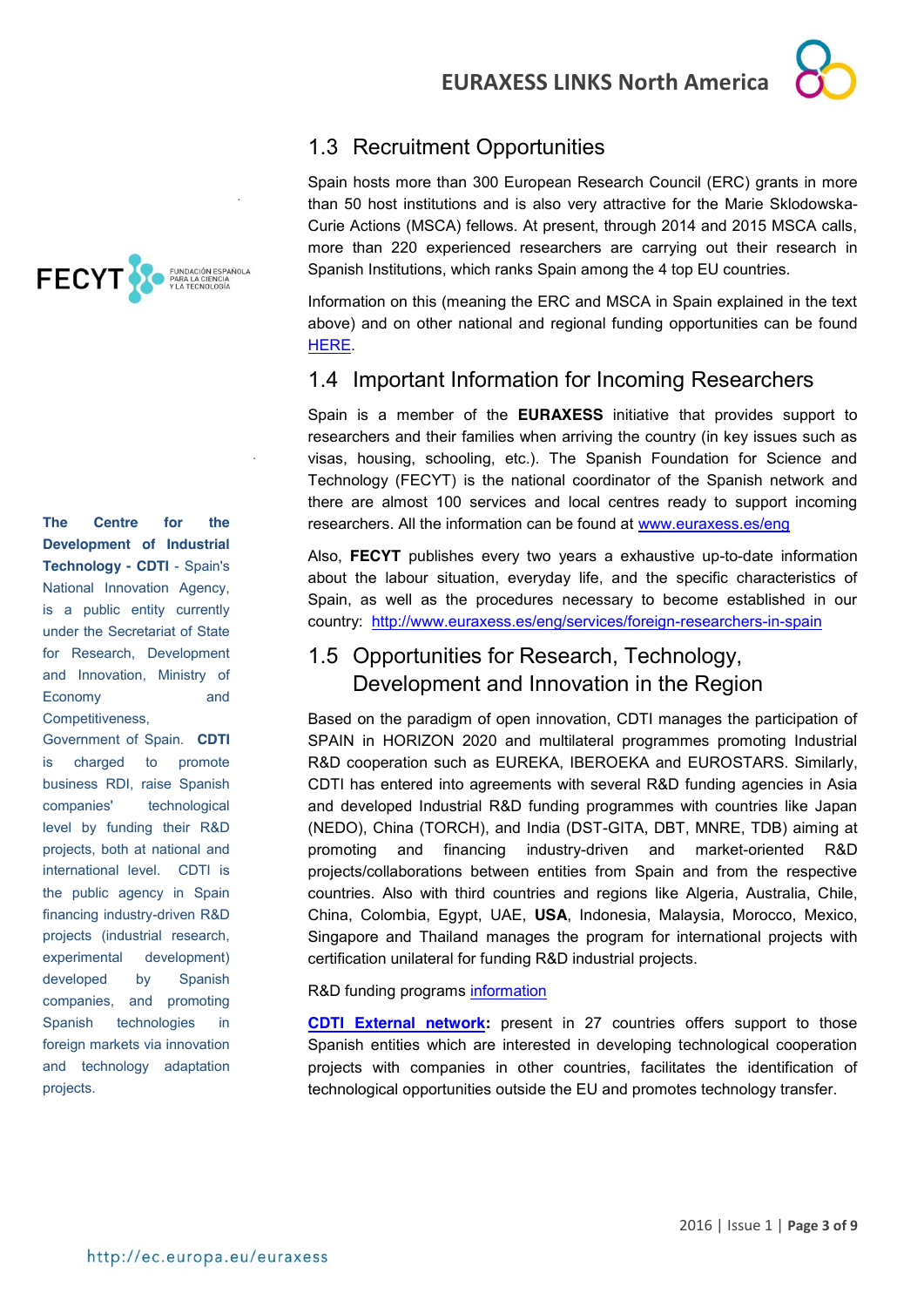**ECUSA: Association of Spanish Scientists in the USA**



# <span id="page-3-0"></span>**2 European Scientific Diasporas in North America series – ECUSA**

**Spanish Scientists** in the USA

**Españoles Científicos ECUSA** en USA

ECUSA was officially born in March 2014. Back then, a group of nine Spanish science professionals presented a very bold and ambitious idea that was lingering in the mind of many others: *the need to connect the scientific community of Spanish scientists in the USA*. It followed a similar network concept initiated two years earlier by a similar community in the United Kingdom that then spread quickly to other countries. It was just natural to find also a niche in the USA, one of the leading countries in science, technology and innovation. In fact, March 2014 was just the end of a brainstorming process that lasted more than nine months and served to establish the bases of what **ECUSA is today: a meeting place for science professionals (researchers, innovators, educators, science communicators…); a support network to promote professional growth; a platform to engage in an interdisciplinary dialog; and a vehicle to disseminate the importance of science and technology for society.** Everything is run by volunteer scientists. There was a need for a virtual (also physical) stage from where to develop the creative spirit that is also characteristic of the scientific thinking and innovation. March 2014 just marked the start date of the process.

Two years later ECUSA is a registered 501 (c)(3) non-profit organization with consolidated programs. While originated in the Washington DC area, ECUSA soon became a national initiative. It has now about **800 members** spread all over the country, in more than 35 states, a very diverse community with jobs in industry, academia or administration (see statistics below).



Academia Coorporate

http://ec.europa.eu/euraxess

Members by gender

54%

Male Female

367

424

791

Number

Male

Total

Female

46%

Percent

46.4

53.6

100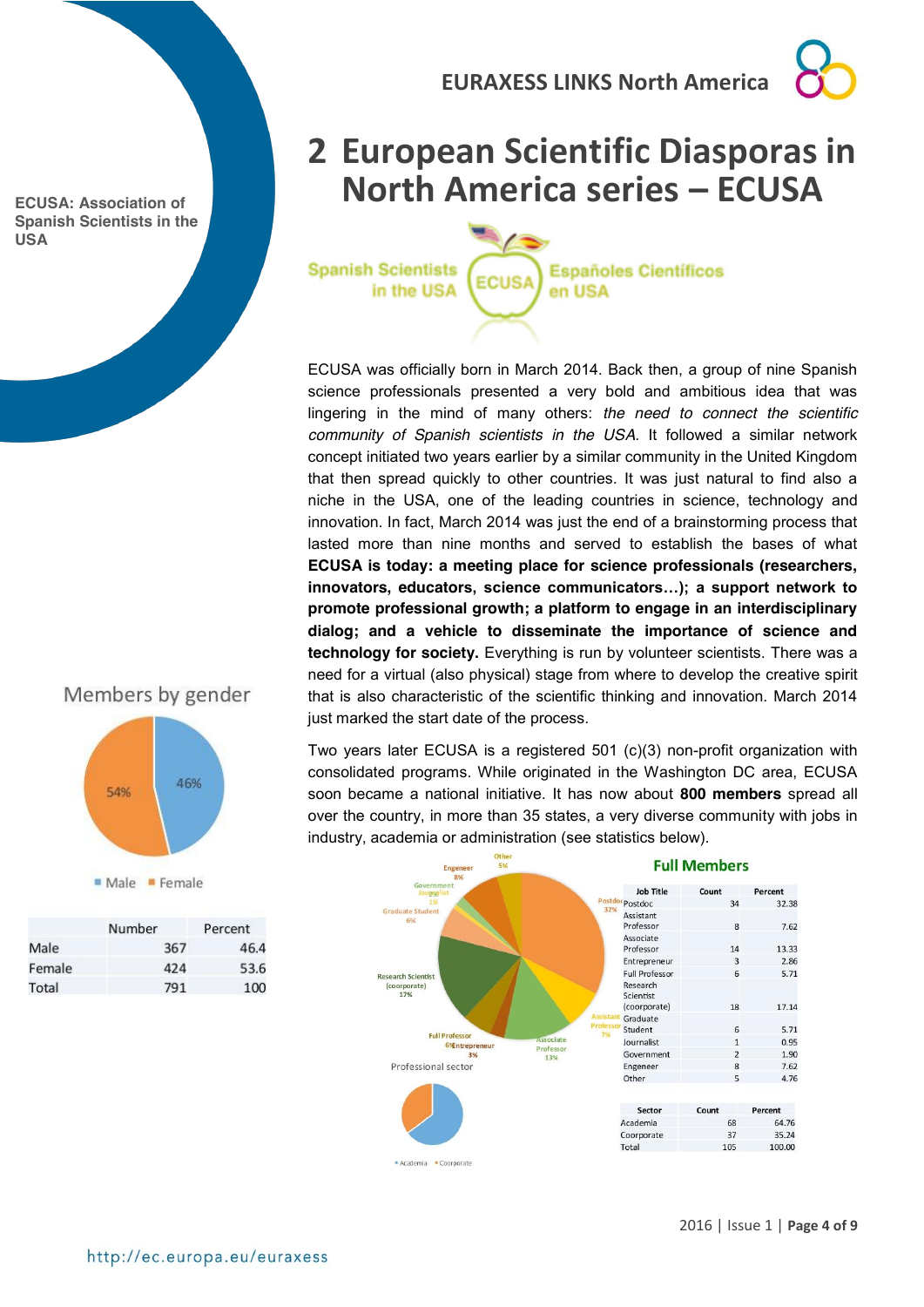



The particularities of the host country and the implications of living in a globalised society shaped the evolution of the association, that eventually flourished under the philosophy: *'think globally, work locally'*. The *global thinking* resides in the strategy, the activities and programs devised by the committees to address the association's goals. The Professional Development & Networking (PDN), Education & Public Outreach (EPO), and Community committees are the soul of ECUSA and work under the solid support of the IT and Communication committees.

Current activities include the **'Welcome Package'**, a program to facilitate the integration of newcomers. **'Ciencia y un Jamón'** joins leisure and science in a networking activity to promote the exchange of ideas and experiences. The science developed by Spanish researchers in this country is promoted by the **ECUSA Seminar series** held in five different cities (Boston, Chicago, New York, San Francisco and Washington DC) and by the personal video and podcast interviews of the 'E-visibility' program. Aware of the potential impact in the latin/hispanic population in a Spanish speaking country, the association is involved in school activities with **'ECUSA en las Escuelas'**. A few other programs are ready to launch: **'Fostering Docs'** and **'Fostering Grads'**, will provide mentoring in the professional development of Spanish professionals and guidance to students; the **'Expert's Guide'** will facilitate the synergy between professionals, industry, and public and private sector; and **'ECUSA entre Culturas'** will launch a cultural and scientific exchange between bilingual schools in Spain and the USA.

The framework is completed with the critical *local work* of the team members in each chapter. **There are five official chapters: Boston, California, MidWest, New York and Washington DC** that implement the activities that promote and strengthen the local communities. About sixty high skilled professionals donate their work and expertise to develop the organisation at different levels with a spirit of collaboration, excellence, talent and generosity. They pave the way for a successful organisation.



All this momentum made possible the first **Joint meeting of Spanish Scientists in the USA** that took place last September at **Georgetown** University. For three days, around 150 Spanish science professionals met to

discuss relevant topics in basic science, science policy, synergies with industry, education and professional challenges in our countries (Spain and USA). The meeting was inaugurated by their majesties the **King and Queen of Spain, SS.MM. Don Felipe VI and Doña Letizia** (pictures above) in their official visit to the USA.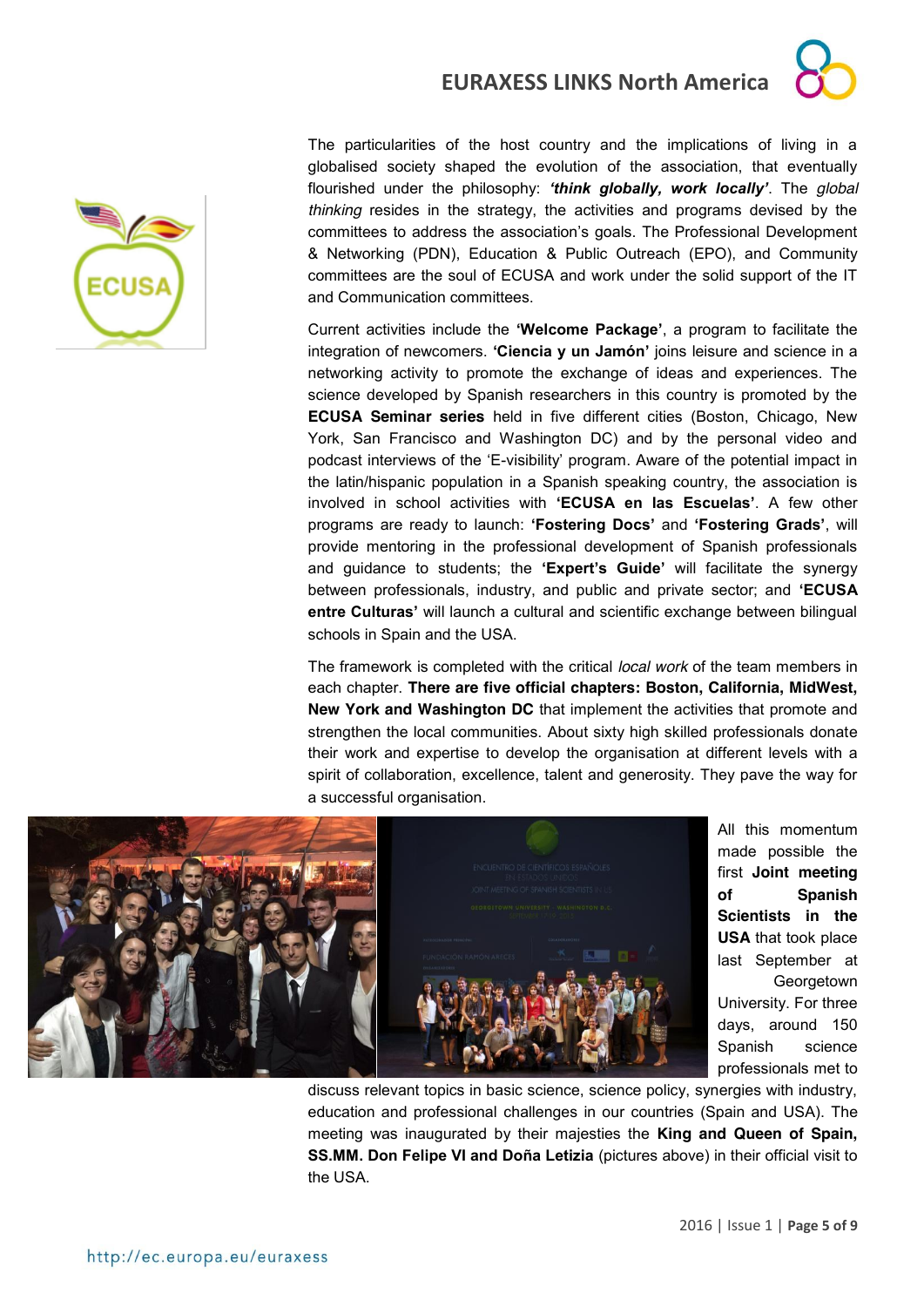

Information about **ECUSA**, events, news and more can be found on the website [www.ecusa.es](http://www.ecusa.es/) and on social media @comunidadECUSA

Text prepared by: Teresa Nieves-Chinchilla, President; Ignacio Ugarte-Urra, Founder President; Alejandra Borjabad, Chair of Communications Committee; Tomas Aparicio, Chair of Community Committee and Aurea Simon, ECUSA-NY

### **EURAXESS LINKS North America**



The work has only just begun. These are just the first few milestones. Furthermore, we want our work to be directed to the more basic education as well as to the high institutions and to provide a professional support to the community. ECUSA strives to inspire new generations of scientists and innovators, serving as an intergenerational connection. Much of the effort and motivation is about giving back to the Spanish and American societies in return for their trust and support, working in an active and committed manner to help building the societies of the future.

ECUSA understands its role not only as a support to the Spanish community in the USA, but also as a service to both countries. On one side, it builds a new bridge to transfer knowledge, expertise and promotes science and innovation in our home country, Spain. On the other, it helps to reveal on this shore that the Spanish talent and initiative resides as much on science, as in the well known culture and way of life. Of similar importance is maintaining a scientific link between USA and Europe, establishing bridges of connection, collaboration and common initiatives. For that reason, **working with EURAXESS and other European Scientific Diasporas is of critical importance for the organisation**.

On a final note, it is necessary to acknowledge that all this work is possible thanks to the trust and generosity of the sponsors, especially the *Spanish Foundation for Science and Technology* (FECYT), the *Embassy of Spain*, the private scientific *Foundation Ramón Areces* and *Pico Law* that have helped and promoted the association from the very beginning. Others such as *Instituto Cervantes* and *Cátedra Principe de Asturias,* within a long list of collaborators, are also making possible several exciting programs to communicate, educate, inform and share science and innovation.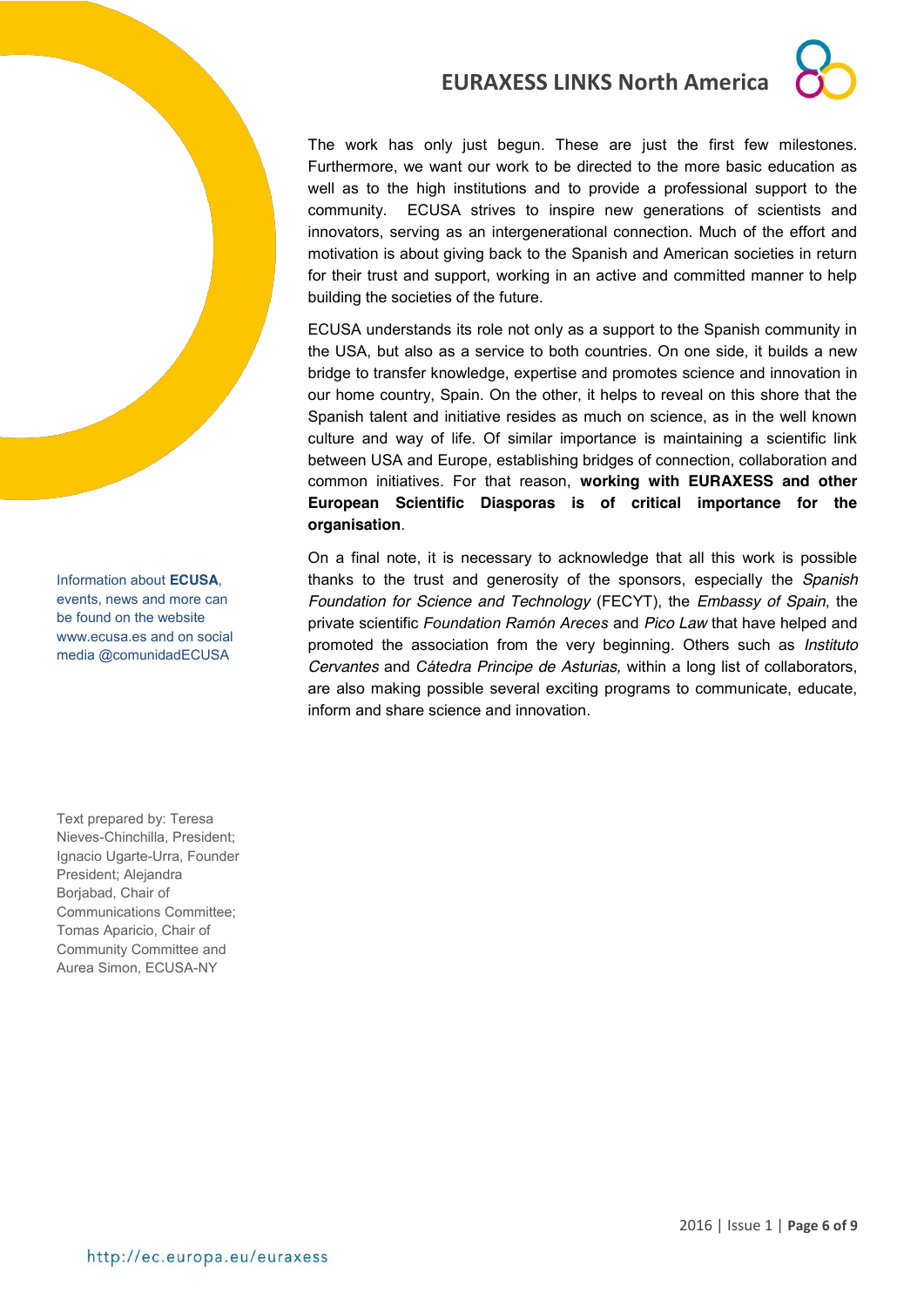



Albert Quintana is a tenure-track Ramón y Cajal investigator in the Department of Cell Biology, Physiology and Immunology. He earned a Bachelor in Science in Biology (Biomedicine) in 2001 and a PhD in Neuroscience in 2007, both from the Universitat Autònoma de Barcelona. During his PhD he focused on the role of cytokines in the development of neuropathology and neuroinflammation in traumatic brain injury. As a postdoc (2008- 2013), he joined Dr. Richard Palmiter lab at the University of Washington in Seattle, where he was the lead scientist developing and characterising a mouse model of mitochondrial disease (Leigh Syndrome). In 2013 he was appointed Assistant Professor in the Department of Pediatrics (University of Washington) and group leader at the Seattle Children's Research Institute. In 2015 he returned to the Universitat Autònoma de Barcelona as a Ramón y Cajal investigator and ERC grantee (Starting Grant). He has authored over 30 research articles and 2 book chapters.

# <span id="page-6-0"></span>**3 Meet Albert Quintana – ERC Starting Grantee**

Dr. Albert Quintana is a Starting Grantee at the **Institut de Neurociències, Universitat Autònoma de Barcelona in Spain.** EURAXESS Links North America conducted an interview with Dr. Quintana at the Destination Europe event in Boston, MA last February 2016.

**Since EURAXESS Links is an initiative to promote researcher mobility, we are particularly interested in finding out more about the stages of your research career so far. Could you tell us a little more about your experience?**

I obtained my PhD (Neurosciences) in 2007, at the Universitat Autonoma de Barcelona, Spain. I then moved to Seattle, WA (USA) for my postdoctoral research at the University of Washington (UW), under the supervision of Dr. Richard Palmiter. After 5 years, I was hired as an Assistant Professor at the UW and the Seattle Children's Research Institute in 2013. This allowed me to get my feet wet as an independent researcher, managing both funds and personnel. In 2015, I was awarded an ERC Starting Grant and that was a great incentive to move my lab back to Spain.

### **How did you find out about the ERC selection process, and which aspects of the ERC grants encouraged you to take part in the competition, after spending 7 years in the US?**

I knew about the ERC from talking to colleagues and checking the ERC website. The fact that these grants provide competitive funding and the flexibility to carry out excellent research, combined with the possibility to fund my entire lab in Barcelona were the main reasons to apply.

### **Could you tell us a little bit about the research you are conducting with this grant, tell us about the composition of your team, and what you expect from it personally and professionally?**

In the lab we are interested in determining why some neurons die when their mitochondria, the powerhouses of the cell, are dysfunctional. It was known that even if every single neuron has the same mutation, only some of them die and cause a fatal disease, whereas some neurons are able to cope with this deficit. However, the tools to dissect what is happening in the neurons and mitochondria that will die compared to healthy ones, were not available. In this project we are developing novel tools that allow to look at these mechanisms with unprecedented resolution. My team is composed of me, a senior scientist, 2 postdocs, 2 graduate students and 1 lab technician. I expect my team to be highly motivated, highly committed to our research and to create a good and fruitful work environment both inside and outside the lab. I am extremely happy with our team.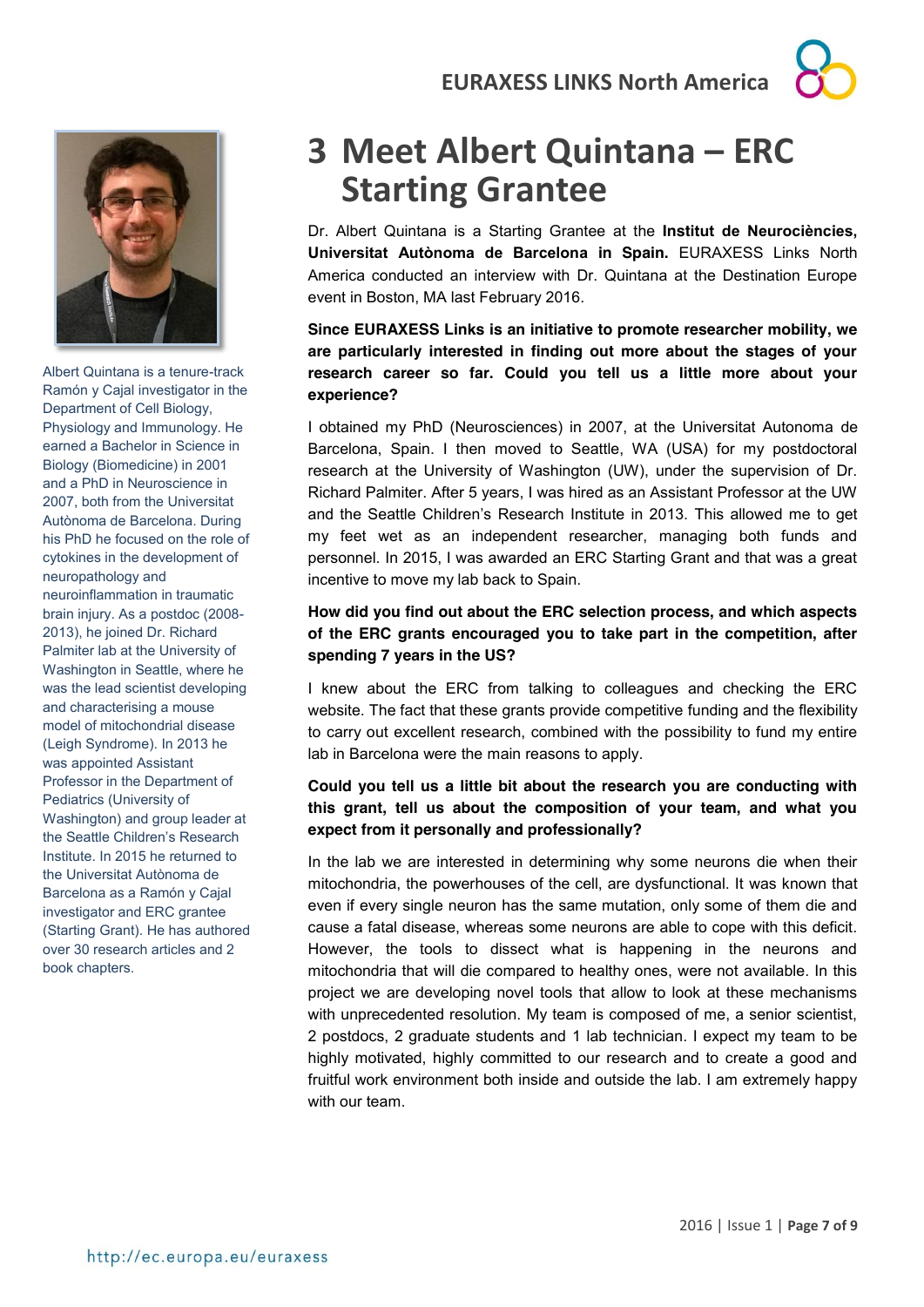

# erc

**European Research Council** Established by the European Commission

**Supporting top researchers** from anywhere in the world

#### **About [ERC](http://erc.europa.eu/about-erc)**

Set up in 2007 by the EU, the [European Research Council](http://erc.europa.eu/about-erc) is the first pan-European funding organisation for frontier research. It aims to stimulate scientific excellence in Europe by encouraging competition for funding between the very best, creative researchers of any nationality and age. The ERC also strives to attract top researchers from anywhere in the world to come to Europe.

It funds young, early-career top researchers [\('ERC Starting](http://erc.europa.eu/funding-and-grants/funding-schemes/starting-grants)  [grants'\)](http://erc.europa.eu/funding-and-grants/funding-schemes/starting-grants), already independent excellent scientists [\('ERC](http://erc.europa.eu/funding-and-grants/funding-schemes/consolidator-grants) [Consolidator Grants'\)](http://erc.europa.eu/funding-and-grants/funding-schemes/consolidator-grants), and senior research leaders [\('ERC](http://erc.europa.eu/funding-and-grants/funding-schemes/advanced-grants)  [Advanced Grants'\)](http://erc.europa.eu/funding-and-grants/funding-schemes/advanced-grants).

#### **Thank you for your time!**

### **You were awarded an ERC Starting Grant (StG) in 2014, in which waysis the grant influencing your research career?**

First of all, the funding and flexibility provided by the ERC StG allows us to perform the experiments required to carry out cutting-edge science. It also allowed me to recruit the lab members from Seattle to Barcelona. Furthermore, it has significantly increased the lab's (and my own) visibility, being invited to many seminars and talks, which has been instrumental to establish new and fruitful collaborations.

#### **Can you share some tips with our readers to apply successfully for an ERC grant?**

I believe the most important piece of advice is to believe in oneself. That is the only road to write (and defend) a successful proposal. Regarding the proposal, it is key to know the cutting-edge science in your field of research so you can identify the big open questions that need to be addressed. Then, take your time to get up to date with the bibliography, articulate the proposal and let your colleagues (especially from outside your area of expertise) read and critique it, until you have the most synthetic, yet clear, proposal. And during the interview, just remember that is the moment to show the panel the importance of the project, and last but not least, that you are the right person to carry it out.

#### **In your opinion, how important is the mobility of international researchers between these two regions (USA and Europe)?**

I really consider it essential, as it allows to experience different ways to approach research, from big fundamental questions to how to undertake and design the experiments.

#### **Having conducted research both in the USA and in Europe, what are the main aspects of each of these countries' research landscape? If you could suggest improvements, what would you recommend?**

In the USA young labs usually depend on start-up funds (which can vary quite a bit depending on the institution and the negotiation abilities of the candidate) until one is awarded with an NIH R01 grant, with a really low success rate. This



creates a great amount of pressure on young investigators. Furthermore, it is not intended to fund high risk/high gain projects. On the other hand, the ERC programs provide an incredible opportunity for your investigators to establish themselves and for highrisk/high-gain novel projects to be funded. However, if I had to improve something, I would create other funding programs aimed to both cover excellent science that does not secure ERC funding and to help consolidate ERC-awarded labs.